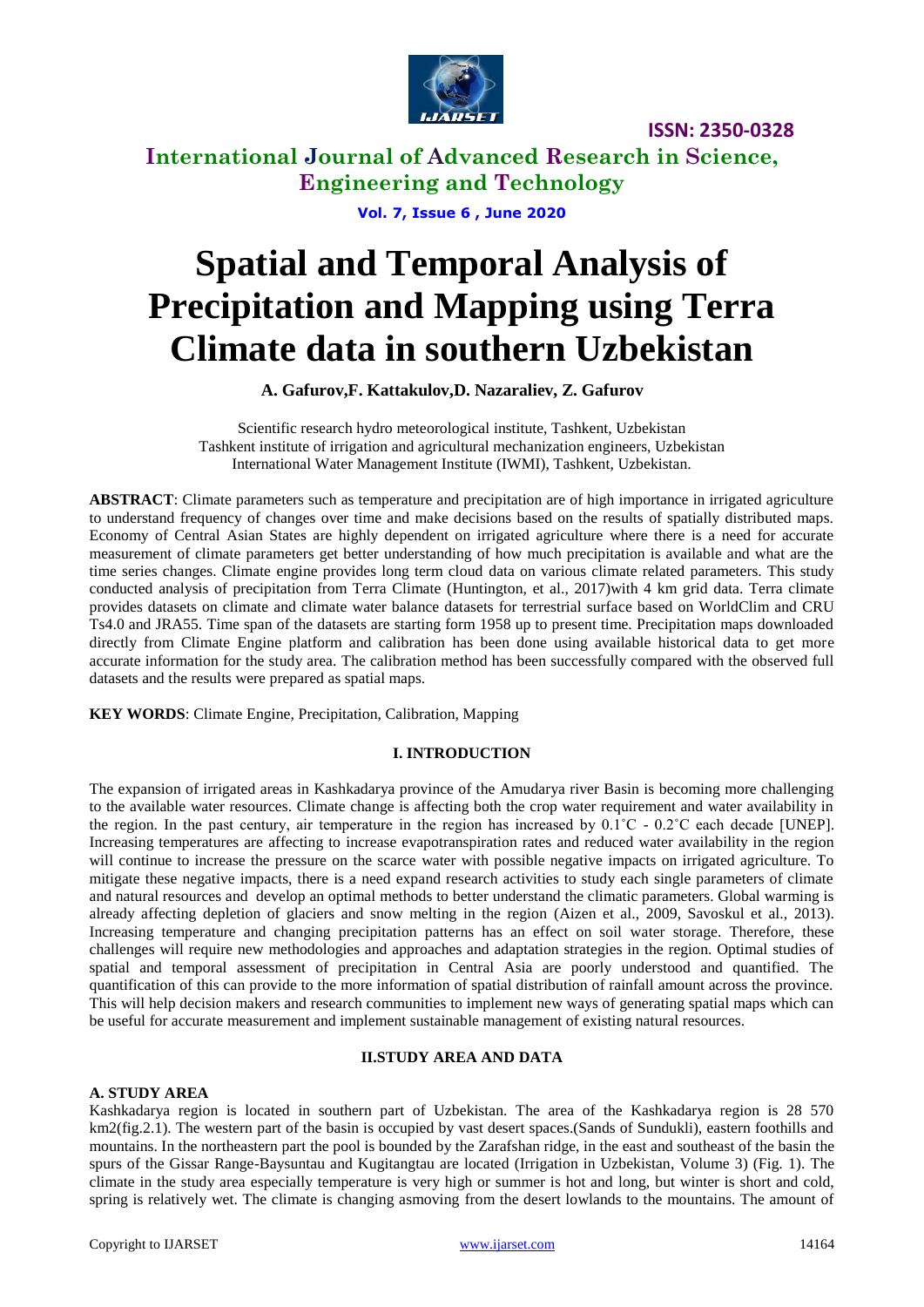

# **ISSN: 2350-0328 International Journal of Advanced Research in Science, Engineering and Technology**

### **Vol. 7, Issue 6 , June 2020**

positive temperatures reach 4900-5000 °, the sum of effective - 2519-2980 °.Maximum temperature in these territory reaches up to 47-50 °. Annual precipitation is 144-534 mm during the growing season, 40-140 mm with evaporation from the water surface. As a result, there is a large moisture deficit,which in the growing season reaches 970-1540 mm(Miroshnichenko, 1981).



#### **B. DATA USED IN THIS STUDY**

Precipitation from Terra climate was used which is collected from climate engine platform. This platform provides good amount of datasets both climate and remote sensing information (fig.2). In addition to this it was possible to collect historical observed data from local hydro meteorological service Center. Data were collected are starting from 1993 up to present time. This data was used for calibration and bias correction of spatial map of Terra Climate. Below we can see interface of climate engine platform.



**Fig.2**. Interface of climate engine platform.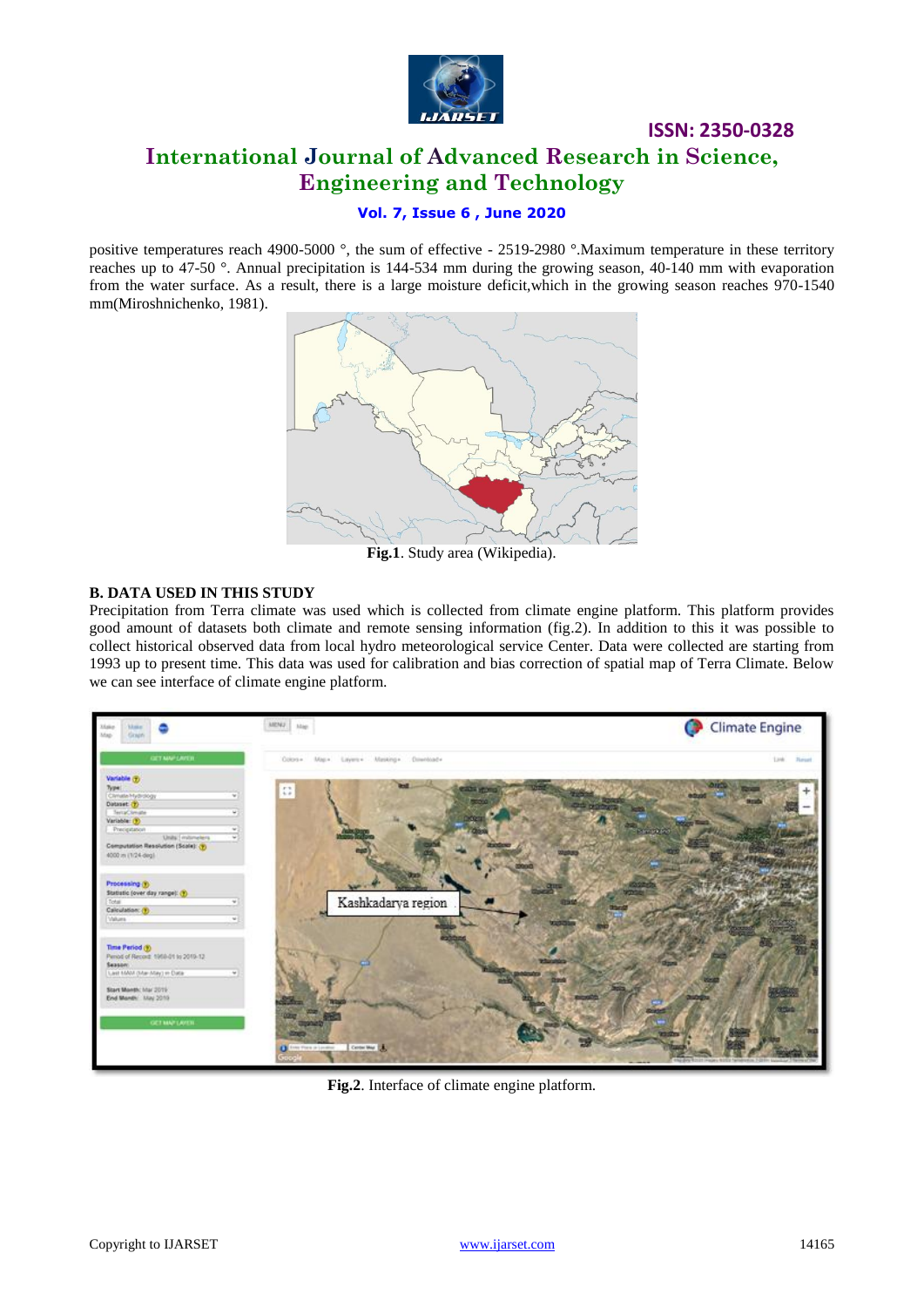

**International Journal of Advanced Research in Science, Engineering and Technology**

### **Vol. 7, Issue 6 , June 2020**



**Fig.3**. Time series trend of precipitation from TerraClimate.

#### **III. METHODOLOGY**

Although Terra Climate data is the result of interventions of like many other numerical global climate models regional analysis of these data still requires verification of accuracy using meteorological data by comparison with those observed at weather stations in history. Evaluation and Correction this dataset for the study area were made by comparing terra climate results with observed meteorological data which was done according to meteorological stations in the study area.

The datasets of terra climate were adjusted and calibrated taking into account discrepancies resulting from the interpolation procedure in nodesregular grid at the nearest meteorological stations and terra climate results according to the formulas:

$$
\overline{\Delta}_m = \frac{1}{L} \sum_{k=1}^{L} \frac{1}{N} \sum_{i=1}^{N} \left( f_{m_i}^{mod} - f_{m_i}^{int} \right)_k,
$$
  

$$
\hat{f}_m = f_m^{mod} + \overline{\Delta}_m,
$$

Where  $f_{m_i}^{mod}$  is mean monthly climate variable whereas  $f_{m_i}^{int}$  is an observed datasets. Weather data from 1993 to 2011 were used for calibration and weather data from 1993 and 2011 were used for validation of the model. Thereafter, the calculated bias correction factors for each month were considered in correction of precipitation data of Terra Climate. In fig. below shows the annual trend of precipitation, generated according to model calculations, observed data on weather stations and adjusted model precipitation curve giving much closer results of the terra climate data compared to observed data.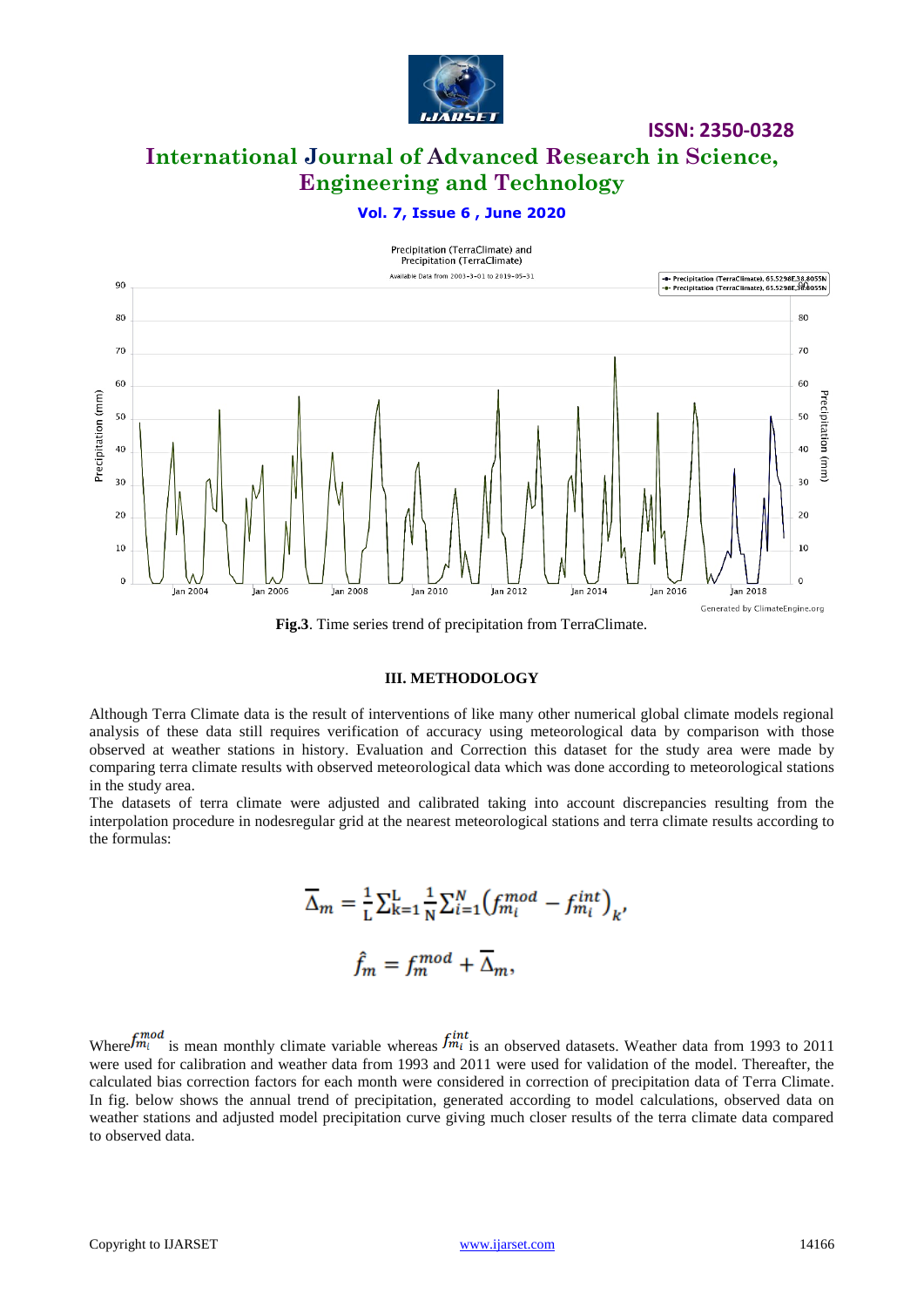

# **International Journal of Advanced Research in Science, Engineering and Technology**

### **Vol. 7, Issue 6 , June 2020**



**Fig.4**. Monthly calibration graph.

The distribution of the curves shown in the figure, it is easy to see that the model curve carries a systematic error with various shifts. The reason for this feature of the annual course systematic error is unclear and requires an in-depth analysis of the Terra Climate data. It is most likely that the change of sign of systematic error from one to another is associated with the response of climate models toregional climatic features, more precisely, not taking into account these features.



Correction factor was obtained using the formula suggested by Teutschbeina and Seiberta (2012). The formula calculates the bias correction factor divides mean monthly precipitation obtained from the Terra climate by mean monthly precipitation obtained from the observation datasets. The pixel data of geographical location of the observation meteorological station were identified and pixel data extracted from the climate engine interface as excel file. This way all corresponding data to the same locations were analysed and calibrated.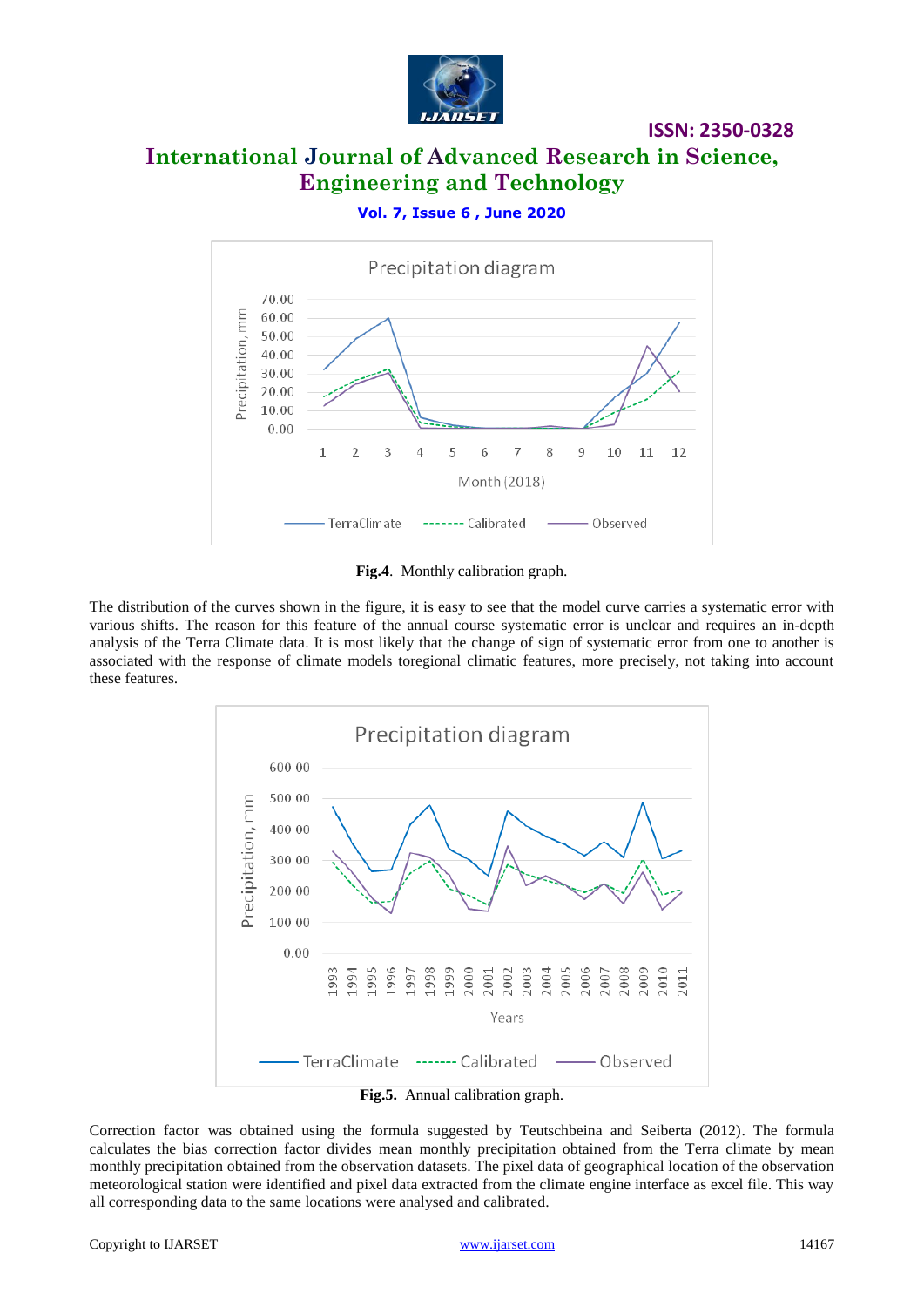

# **ISSN: 2350-0328 International Journal of Advanced Research in Science, Engineering and Technology**

### **Vol. 7, Issue 6 , June 2020**

### **IV. EXPERIMENTAL RESULTS**

Once correction factor identified and used in excel form to correct datasets, we then used this factor in raster calculator tool in ArcGIS to apply the correction values for the images that is obtained from Terra Climate. The result is shown as spatial map where one can



**Fig.6.** Spatial map of precipitation a) before correction b) after correction

Terra climate datasets raw data shown above before calibration has overestimates on precipitation. After calibration and correction the values has decreased and is similar to the observed data.

#### **V.CONCLUSION AND FUTURE WORK**

Based on the results, the correction equation is providing more realistic results which is also shown in the figure 4 that it is suitable using this equation to get more accurate results in arid continental climate of Kashkadarya region in southern Uzbekistan. Since data on Terra Climate is developed regional wise, and the information is not as close to the observed data it is possible to modify and correct using the methods mentioned above and get more accurately calculate information. Measuring and assessing precipitation is highly important for understanding of available water resources and water cycle of natural systems. This types of assessments are necessary to get more accurate information so that the results can be used in other research activities especially in the water balance of like large scale irrigated areas. This is important for such area where water resources have to be managed rationally. So reliable and consistent information on precipitation can be accessed with less time, temporal and spatial estimation at low cost, it can be used for other activities to analyse the performance of various devise better management resources.. Additionally, the findings suggest that the methods used in this paper can be applied in data limited regions to get spatial distribution of precipitation, as well as to inform decision making and develop more effective agricultural practices on water management, irrigation scheduling and crop production.